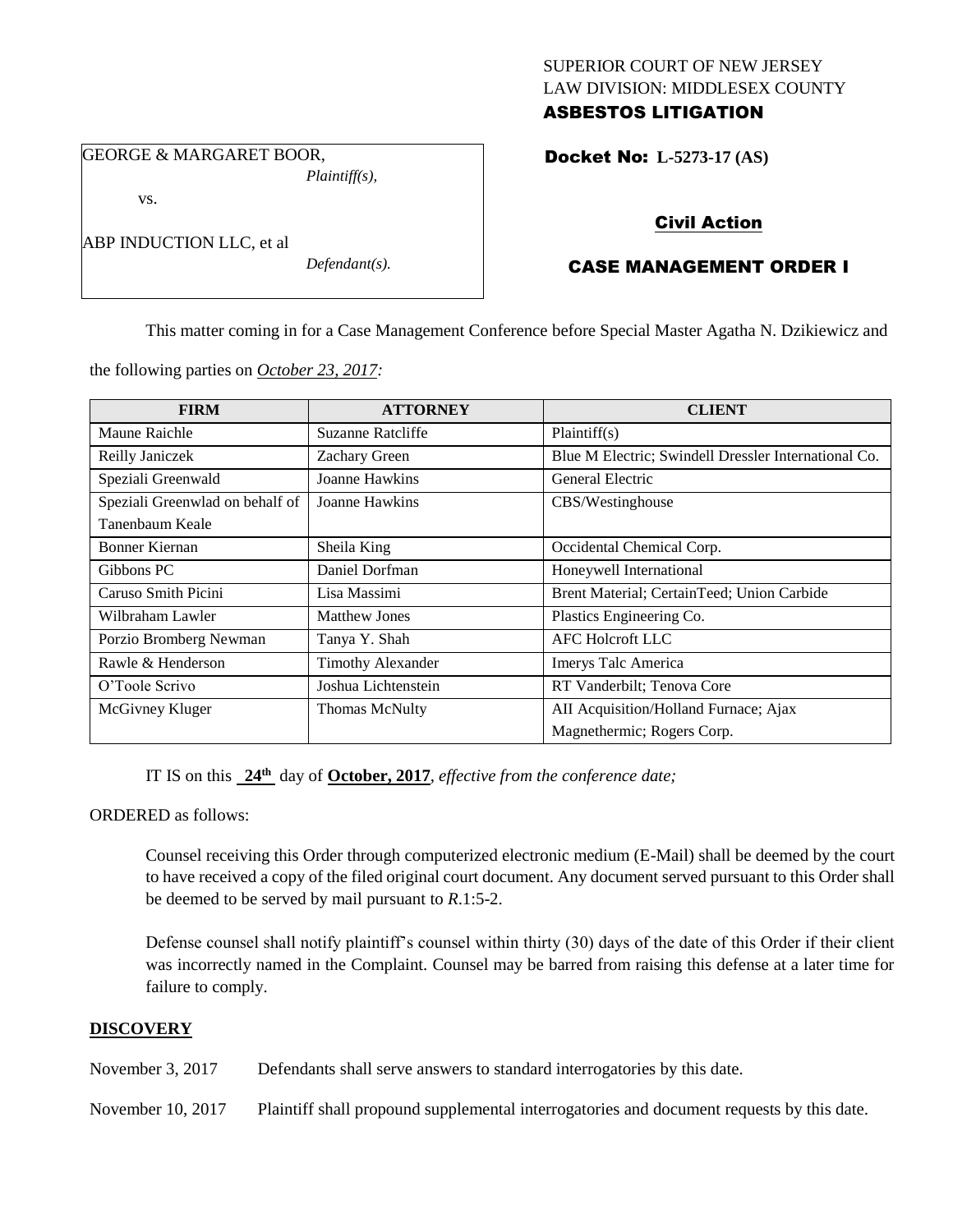| December 11, 2017 | Defendants shall serve answers to supplemental interrogatories and document requests by this<br>date.                                                                                                       |
|-------------------|-------------------------------------------------------------------------------------------------------------------------------------------------------------------------------------------------------------|
| November 10, 2017 | Defendants shall propound supplemental interrogatories and document requests by this date.                                                                                                                  |
| December 11, 2017 | Plaintiff shall serve answers to supplemental interrogatories and document requests by this<br>date.                                                                                                        |
| February 16, 2018 | Fact discovery, including depositions, shall be completed by this date. Plaintiff's counsel shall<br>contact the Special Master within one week of this deadline if all fact discovery is not<br>completed. |
| February 16, 2018 | Depositions of corporate representatives shall be completed by this date.                                                                                                                                   |

### **EARLY SETTLEMENT**

April 20, 2018 Settlement demands shall be served on all counsel and the Special Master by this date.

#### **SUMMARY JUDGMENT MOTION PRACTICE**

- March 2, 2018 Plaintiff's counsel shall advise, in writing, of intent not to oppose motions by this date.
- March 16, 2018 Summary judgment motions shall be filed no later than this date.
- April 13, 2018 Last return date for summary judgment motions.

#### **MEDICAL DEFENSE**

- February 28, 2018 Plaintiff shall serve medical expert reports by this date.
- February 28, 2018 Upon request by defense counsel, plaintiff is to arrange for the transfer of pathology specimens and x-rays, if any, by this date.
- April 30, 2018 Defendants shall identify its medical experts and serve medical reports, if any, by this date. In addition, defendants shall notify plaintiff's counsel (as well as all counsel of record) of a joinder in an expert medical defense by this date.

#### **LIABILITY EXPERT REPORTS**

- February 28, 2018 Plaintiff shall identify its liability experts and serve liability expert reports or a certified expert statement by this date or waive any opportunity to rely on liability expert testimony.
- April 30, 2018 Defendants shall identify its liability experts and serve liability expert reports, if any, by this date or waive any opportunity to rely on liability expert testimony.

#### **EXPERT DEPOSITIONS**

May 18, 2018 Expert depositions shall be completed by this date. To the extent that plaintiff and defendant generic experts have been deposed before, the parties seeking that deposition in this case must file an application before the Special Master and demonstrate the necessity for that deposition. To the extent possible, documents requested in a deposition notice directed to an expert shall

 $\_$  ,  $\_$  ,  $\_$  ,  $\_$  ,  $\_$  ,  $\_$  ,  $\_$  ,  $\_$  ,  $\_$  ,  $\_$  ,  $\_$  ,  $\_$  ,  $\_$  ,  $\_$  ,  $\_$  ,  $\_$  ,  $\_$  ,  $\_$  ,  $\_$  ,  $\_$  ,  $\_$  ,  $\_$  ,  $\_$  ,  $\_$  ,  $\_$  ,  $\_$  ,  $\_$  ,  $\_$  ,  $\_$  ,  $\_$  ,  $\_$  ,  $\_$  ,  $\_$  ,  $\_$  ,  $\_$  ,  $\_$  ,  $\_$  ,